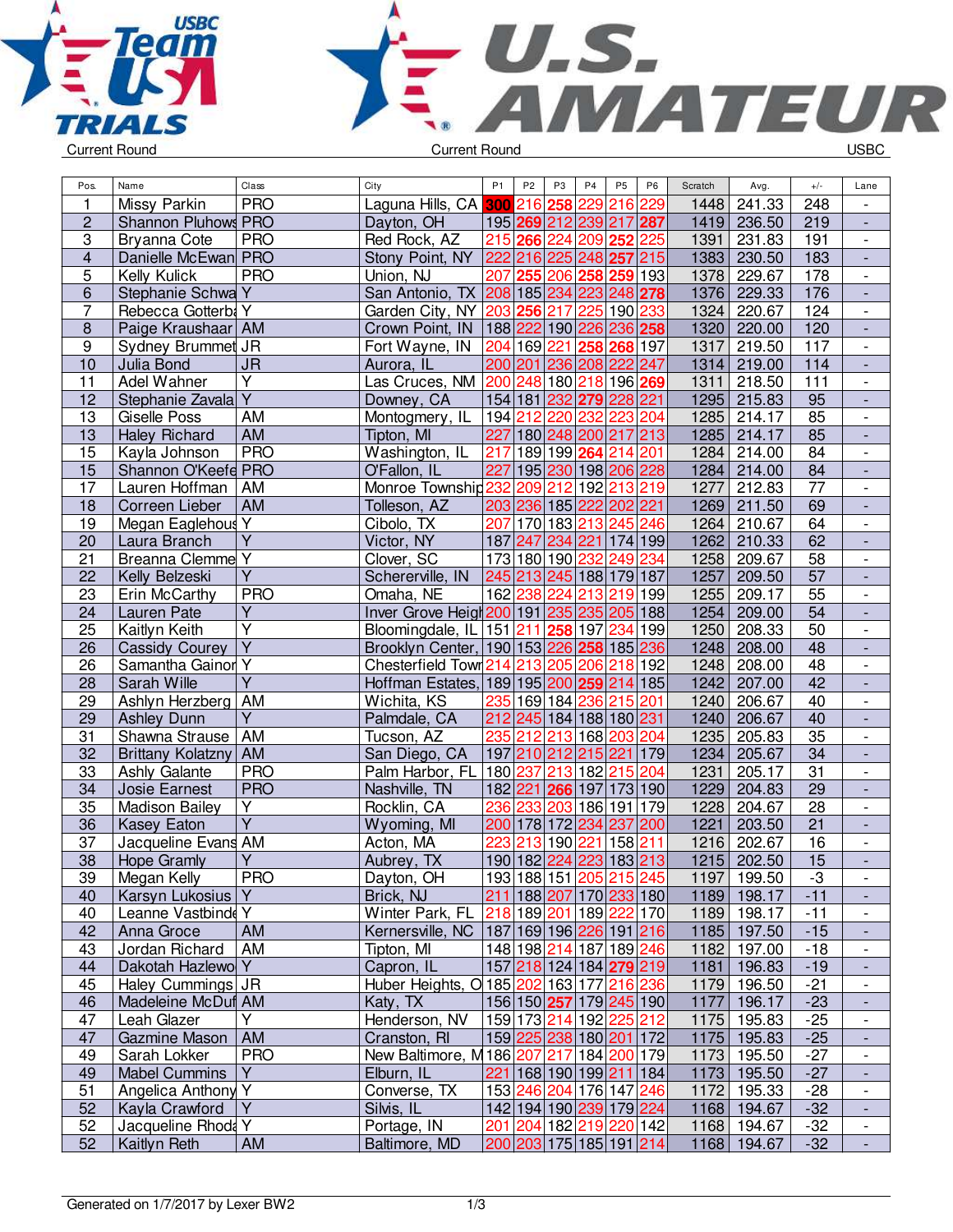



| Pos.            | Name                   | Class                   | City                                                | P <sub>1</sub> | P <sub>2</sub> | P <sub>3</sub>  | P <sub>4</sub>          | P <sub>5</sub> | P <sub>6</sub> | Scratch | Avg.       | $+/-$  | Lane                     |
|-----------------|------------------------|-------------------------|-----------------------------------------------------|----------------|----------------|-----------------|-------------------------|----------------|----------------|---------|------------|--------|--------------------------|
| 52              | Jessica Wolfe          | Υ                       | Kettering, OH                                       |                | 182 202        | 214             |                         | 196 199 175    |                | 1168    | 194.67     | $-32$  | $\overline{\phantom{a}}$ |
| 56              | Amber MacLeod          | $\overline{\mathsf{Y}}$ | Brick, NJ                                           |                |                |                 | 201 190 181 195 235 161 |                |                | 1163    | 193.83     | $-37$  | $\overline{a}$           |
| 57              | Randi Speiler          | <b>AM</b>               | Bodfish, CA                                         | 213            |                |                 | 193 202 189 176 188     |                |                | 1161    | 193.50     | $-39$  | $\overline{\phantom{a}}$ |
| 58              | Katherine Sutphir PRO  |                         | Maitland, FL                                        |                |                |                 | 202 194 209 186 185 183 |                |                | 1159    | 193.17     | $-41$  | ÷,                       |
| 59              | Michelle Crews         | AM                      | Hoover, AL                                          |                |                | 166 201 167 191 |                         | 226            | 207            | 1158    | 193.00     | $-42$  | $\overline{\phantom{a}}$ |
| 60              | Sierra Lewis           | $\overline{Y}$          | Scottsboro, AL                                      |                |                |                 | 186 182 215 172 200 199 |                |                | 1154    | 192.33     | $-46$  | $\overline{\phantom{a}}$ |
| 60              | Amanda Naujokas Y      |                         | Lake Ronkonkom 169 175 215 204                      |                |                |                 |                         | 188 203        |                | 1154    | 192.33     | $-46$  | $\overline{\phantom{a}}$ |
| 60              | Kayla Ovesny           | $\overline{Y}$          | Norman, OK                                          |                |                |                 | 213 204 163 190 192 192 |                |                | 1154    | 192.33     | $-46$  | $\overline{\phantom{a}}$ |
| 63              | Sierra Kanemoto JR     |                         | Riverside, OH                                       |                | 185 226        | 215 177         |                         | 167 181        |                | 1151    | 191.83     | $-49$  | $\overline{\phantom{a}}$ |
| 64              | Joely O'Grady          | <b>AM</b>               | South Amboy, NJ 175 142 211 191                     |                |                |                 |                         | 202 227        |                | 1148    | 191.33     | $-52$  |                          |
| 65              | <b>Crystal Elliott</b> | $\overline{Y}$          | Melbourne, FL                                       |                |                |                 | 213 171 194 225 154 187 |                |                | 1144    | 190.67     | $-56$  | $\overline{\phantom{a}}$ |
| 66              | Kalynn Carl            | <b>PRO</b>              | Albany, NY                                          |                |                |                 | 210 204 188 217         | 161 163        |                | 1143    | 190.50     | $-57$  | $\overline{a}$           |
| 66              | Miranda Rodrigue Y     |                         | Loves Park, IL                                      |                |                |                 | 173 193 192 192         | 211 182        |                | 1143    | 190.50     | $-57$  | $\overline{\phantom{a}}$ |
| 66              | <b>Katie Stark</b>     | $\overline{Y}$          | Clermont, FL                                        | 177            | 177            |                 | 181 203 204 201         |                |                | 1143    | 190.50     | $-57$  | $\Box$                   |
| 69              | Caitlin Cunningha Y    |                         | Honolulu, HI                                        |                |                |                 | 170 188 194 240 156 193 |                |                | 1141    | 190.17     | $-59$  | $\overline{\phantom{a}}$ |
| 70              | Erica Schneider        | AM                      | Smithtown, NY                                       |                |                |                 | 162 201 214 168 181 214 |                |                | 1140    | 190.00     | $-60$  | ÷,                       |
| 71              | Leea Haworth           | AM                      | Tumwater, WA                                        |                |                |                 | 176 221 201 160 199 182 |                |                | 1139    | 189.83     | $-61$  | $\overline{\phantom{a}}$ |
| $\overline{71}$ | Sarah Rhodes           | <b>AM</b>               | Sparta, NJ                                          |                |                |                 | 191 172 183 180 215 198 |                |                | 1139    | 189.83     | $-61$  | $\overline{\phantom{a}}$ |
| 73              | Jessica Mellott        | $\overline{Y}$          | Lauderhill, FL                                      |                |                |                 | 173 202 214 159 184 206 |                |                | 1138    | 189.67     | $-62$  | $\overline{\phantom{a}}$ |
| 74              | Cayla Hicks            | $\overline{\mathsf{Y}}$ | Salem, VA                                           |                |                |                 | 198 181 193 212 193 160 |                |                | 1137    | 189.50     | $-63$  | $\blacksquare$           |
| 74              | Danyn Terry            | $\overline{Y}$          | Coarsegold, CA                                      | 204            |                |                 | 183 201 168 181         |                | 200            | 1137    | 189.50     | $-63$  | $\overline{\phantom{a}}$ |
| 76              | Amy Caruso             | $\overline{Y}$          | Dayton, NJ                                          |                |                |                 | 186 189 177 198 201     |                | 180            | 1131    | 188.50     | $-69$  | $\overline{\phantom{a}}$ |
| $\overline{77}$ | Kelsi Anderson         | $\overline{\mathsf{Y}}$ | San Antonio, TX 160 213 172 162 181 242             |                |                |                 |                         |                |                | 1130    | 188.33     | $-70$  | $\overline{\phantom{a}}$ |
| 78              | <b>Brigitte Jacobs</b> | $\overline{Y}$          | Freeport, IL                                        |                |                |                 | 187 191 181 210 171 185 |                |                | 1125    | 187.50     | $-75$  | $\blacksquare$           |
| $\overline{78}$ | <b>Taylor Russell</b>  | $\overline{Y}$          | Saltillo, MS                                        |                |                |                 | 190 146 180 214         | 163            | 232            | 1125    | 187.50     | $-75$  | $\overline{\phantom{a}}$ |
| 80              | Madysen Keller         | $\overline{Y}$          | Indian Trail, NC                                    |                |                |                 | 192 175 162 212 197 184 |                |                | 1122    | 187.00     | $-78$  | $\overline{\phantom{a}}$ |
| 81              | Mia Singletary         | $\overline{\mathsf{Y}}$ | San Francisco, 0182 206 208 199 126 194             |                |                |                 |                         |                |                | 1115    | 185.83     | $-85$  | $\overline{\phantom{a}}$ |
| 82              | Lori Petty             | <b>AM</b>               | Anchorage, AK                                       |                |                |                 | 188 195 158 184         | 222 166        |                | 1113    | 185.50     | $-87$  | $\overline{\phantom{a}}$ |
| 83              | Marina Stever          | <b>AM</b>               | Mesa, AZ                                            |                | 192 221        |                 | 179 166 182 169         |                |                | 1109    | 184.83     | $-91$  | $\overline{\phantom{a}}$ |
| 84              | Hannah Forton          | $\overline{\mathsf{Y}}$ | Macomb, MI                                          |                |                |                 | 200 160 154 162 245 187 |                |                | 1108    | 184.67     | $-92$  |                          |
| 85              | Taryn Gray             | $\overline{\mathsf{Y}}$ | Greenville, TX                                      |                | 191 171        | 127             | 202                     | 231            | 184            | 1106    | 184.33     | $-94$  | $\overline{\phantom{a}}$ |
| 86              | Janet Hill             | <b>AM</b>               | Euclid, OH                                          |                | 129 189        | 171             | 204                     | 197            | 215            | 1105    | 184.17     | $-95$  | $\overline{\phantom{a}}$ |
| 87              | Bryanna Leyen          | Y                       | Perry Hall, MD                                      |                |                |                 | 181 196 164 171         | 198 189        |                | 1099    | 183.17     | $-101$ | $\overline{\phantom{a}}$ |
| 88              | Lara Kurt              | $\overline{\mathsf{Y}}$ | Leland, NC                                          | 237            |                |                 | 155 157 157             | 198 194        |                | 1098    | 183.00     | $-102$ | $\Box$                   |
| 89              | Maranda Pattison Y     |                         | Redwood Valley,                                     | 203            |                |                 | 191 194 190 154 163     |                |                | 1095    | 182.50     | $-105$ | $\overline{\phantom{a}}$ |
| 90              | Mikayla Guernsey Y     |                         | Fulton, NY                                          | 201            | 201            |                 | 163 169 170 190         |                |                | 1094    | 182.33     | $-106$ | $\overline{\phantom{a}}$ |
| 91              | Jordan Newham          | Υ                       | Aurora, IL                                          | 205            | 168            |                 | 209 139                 | 180 192        |                | 1093    | 182.17     | $-107$ | $\overline{\phantom{a}}$ |
| $\overline{92}$ | <b>Brooke Carroll</b>  | AM                      | Scottsdale, AZ                                      |                |                |                 | 189 173 178 181 200 171 |                |                | 1092    | 182.00     | $-108$ |                          |
| 93              | Rachel Strogin         | Y                       | Mentor, OH                                          |                |                |                 | 186 170 199 180 181 171 |                |                | 10871   | 181.17     | -113   |                          |
| 94              | <b>Ashley Rucker</b>   | <b>PRO</b>              | Bartlesvile, OK                                     |                |                |                 | 172 213 159 168 178 195 |                |                | 1085    | 180.83     | $-115$ |                          |
| 94              | Danielle August        | Y                       | Milinlani, HI                                       |                |                |                 | 193 166 157 156 194 219 |                |                | 1085    | 180.83     | $-115$ | $\overline{\phantom{a}}$ |
| 96              | <b>Madison McCall</b>  | $\overline{Y}$          | North Myrtle Bead 167   152   214   199   184   141 |                |                |                 |                         |                |                | 1057    | 176.17     | $-143$ |                          |
| 97              | Saige Yamada           | $\overline{Y}$          | Kaneohe, HI                                         |                |                |                 | 180 176 186 163 169 179 |                |                | 1053    | 175.50     | $-147$ | $\overline{\phantom{a}}$ |
| 98              | Michaela Kelly         | Y                       | Bettendorf, IA                                      |                |                |                 | 170 176 166 170 173 191 |                |                | 1046    | 174.33     | $-154$ | $\blacksquare$           |
| 98              | Lilly Shell            | $\overline{Y}$          | Salem, VA                                           |                |                |                 | 200 183 185 191 136 151 |                |                | 1046    | 174.33     | $-154$ | $\overline{\phantom{a}}$ |
| 100             | Danielle Jedlicki      | Y                       | M. Borro, TN                                        |                |                |                 | 140 201 198 158 165 181 |                |                | 1043    | 173.83     | $-157$ | $\overline{\phantom{a}}$ |
| 101             | April McDonnell        | Υ                       | North Las Vegas,                                    |                |                |                 | 168 195 162 170 163 173 |                |                | 1031    | 171.83     | -169   | $\qquad \qquad -$        |
| 102             | <b>Taylor Sturm</b>    | $\overline{Y}$          | Massillon, OH                                       |                |                |                 | 159 184 203 137 151 196 |                |                | 1030    | 171.67     | $-170$ | ٠                        |
| 103             | Morgan Peacha          | Y                       | Henderson, NV                                       |                |                |                 | 180 165 177 188 164 154 |                |                | 1028    | 171.33     | $-172$ | $\overline{\phantom{a}}$ |
| 104             | Melissa Sleda          | $\overline{Y}$          | Applegate, MI                                       |                |                |                 | 169 168 167 173 185 165 |                |                | 1027    | 171.17     | $-173$ | $\overline{\phantom{a}}$ |
| 105             | Rakia Jenkins          | AM                      | Smyrna, DE                                          |                |                |                 | 138 167 194 162 139 222 |                |                | 1022    | 170.33     | $-178$ | $\overline{\phantom{a}}$ |
| 106             | Kristen Young          | AM                      | Clinton Township 158 183 149 153 173 171            |                |                |                 |                         |                |                | 987     | 164.50     | $-213$ |                          |
| 107             | Brynna Madison         | $\overline{Y}$          | Lincoln, NE                                         |                |                |                 | 147 134 156 171 195 170 |                |                | 973     | 162.17     | $-227$ | $\overline{\phantom{a}}$ |
| 108             | Savannah Carr          | AM                      | Buckeye, AZ                                         |                |                |                 | 147 147 167 126 165 166 |                |                |         | 918 153.00 | $-282$ | $\blacksquare$           |